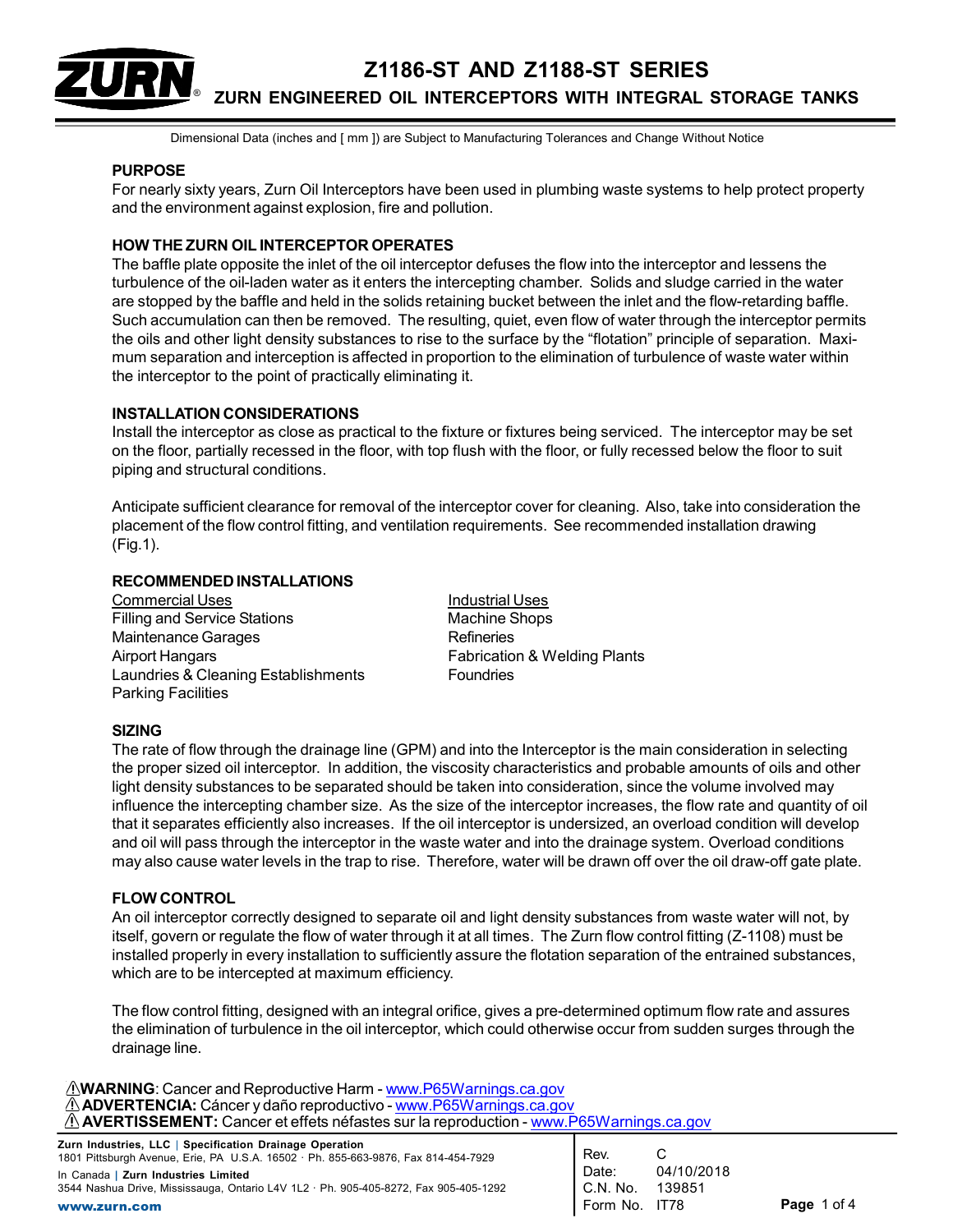# Z1186-ST AND Z1188-ST SERIES ZURN ENGINEERED OIL INTERCEPTORS WITH INTEGRAL STORAGE TANKS ®

Dimensional Data (inches and [ mm ]) are Subject to Manufacturing Tolerances and Change Without Notice

The orifice openings are related to the size and flow rating of the oil interceptor. It should also be noted that standard orifice sizing is for gravity flow conditions, where no pressure build-up is considered. If the maximum recommended flow is exceeded, the efficiency of the interceptor will decrease considerably. If necessary, additional flow control fittings should be installed at all sources of flow.

### VENTING

The Zurn oil interceptor with integral storage tank is furnished with 2" ips vent connections located on all sides of the unit to accommodate the installation of the vent piping. Three of the vent connections are located on the oil storage tank, and one vent connection is located on the interceptor body upstream of the double wall trap seal. It is important that the unit be vented using any one of the vent connections provided. This will allow any of the volatile gases rising from the intercepted substances to be carried from the interceptor and storage tank to the atmosphere.

#### ADJUSTABLE DRAW-OFF

The Zurn oil interceptor with integral storage tank is furnished with an adjustable oil draw-off gate plate . This draw-off creates a passageway for intercepted oils to travel from the main separation chamber to the oil storage tank. The oil draw-off consists of an adjustable gate plate on the inside of the intercepting chamber. The adjustable gate plate can be raised or lowered inside of the interceptor chamber to the proper height for draining off the separated oils and similar light density substances that have separated and floated to the surface of the interceptor chamber.

Thus, after the oils and other substances have accumulated inside the interceptor, they will drain from the interceptor chamber by gravity flow over the internal gate plate. The gate plate shall be adjusted so that it's top edge is 1/8" above the operating water flow level in the interceptor chamber. There is no need to manually skim or dip out the oil, since the oil will drain off by gravity flow over the draw-off gate plate after it has been properly adjusted and tightened.

#### HOW TO SET ADJUSTABLE DRAW-OFF

The Zurn oil interceptor with integral storage tank should be completely installed and all connections made, including the adjustable draw-off gate plate. If the gate plate was not set at it's highest position, loosen all bolts securing the gate plate as well as those above the gate plate. Slide the gate plate up to it's highest position and tighten in place.

Clean water is then run through the oil interceptor at the gpm flow rate that the interceptor will be operating at. This establishes the operating water level. Mark the operating water level on the inside of the intercepting chamber next to the gate plate and a mark 1/8" above the operating level mark. The marking of the operating water level must be done while there is water flowing through the interceptor. If the mark is established at the static water level, excess amounts of water will pass over the draw-off gate plate when the flow rate through the interceptor increases to its operating level. In this case, the draw-off gate plate would become submerged.

Loosen the bolts securing the gate plate and slide the gate plate down so that the top edge is at the 1/8" mark above the operating water level mark. Tighten bolts securing the gate plate at this level. After the oil interceptor is put into operation and a film of oil and low density substances has accumulated at the surface, the adjustable draw-off setting should be checked by taking samples while the oil interceptor is in operation. If the gate plate is properly set to the correct height, the drawn-off oil should have no water in it. If it is apparent that water is present in the drawn-off oil, the adjustable gate plate should be moved up until only oil travels over the draw-off gate plate.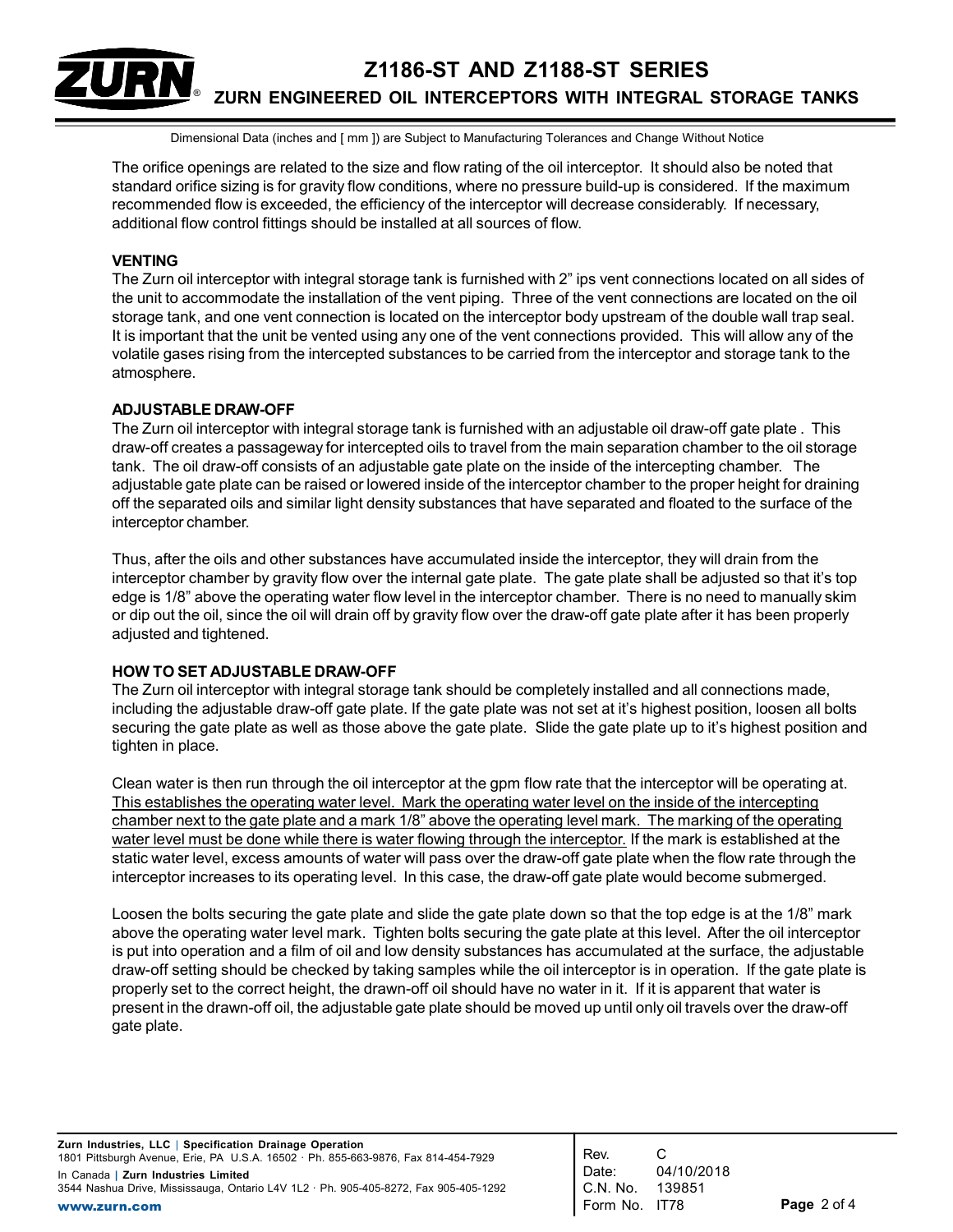Z1186-ST AND Z1188-ST SERIES ZURN ENGINEERED OIL INTERCEPTORS WITH INTEGRAL STORAGE TANKS ®

Dimensional Data (inches and [ mm ]) are Subject to Manufacturing Tolerances and Change Without Notice

### MAINTENANCE

Periodic checks of the oil level in the oil storage compartment is recommended. The accumulated oil in the storage compartment should be pumped out before the oil level has risen to the gate plate height. As these periodic checks are made, a general inspection of the interceptor, plumbing connections and gasketing should be made. Any required maintenance needed should be performed at this time.

## FIG. 1

Pictured is a Zurn oil interceptor with integral storage tank installed in a pit with vent connections. It is installed with a Z-1108 flow control fitting and a Z-1090 backwater valve.